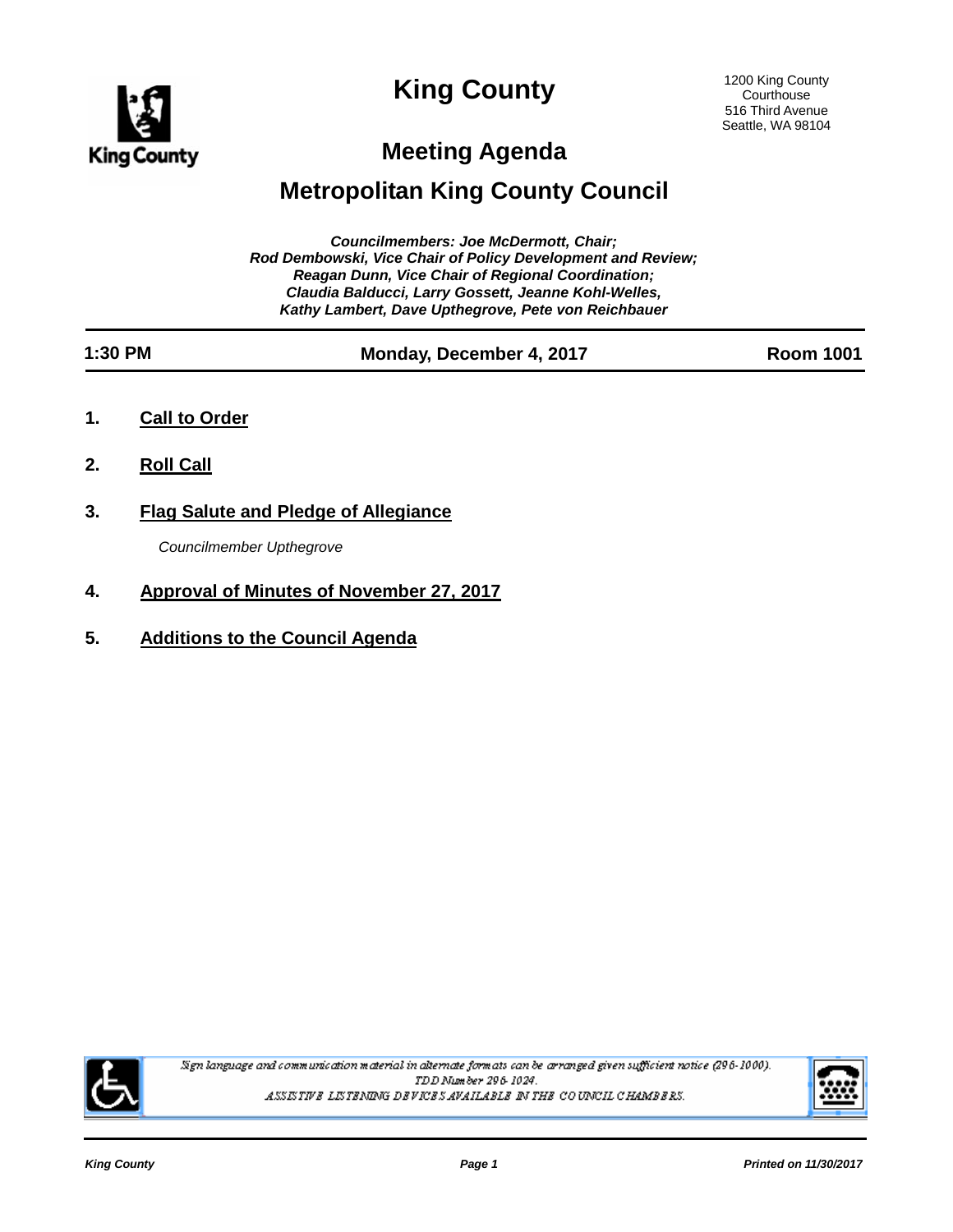## **Hearing and Second Reading of Ordinances from Standing Committees and Regional Committees**

### **There will be one public hearing on Items 6-12**

### **Consent Item 6**

*Councilmember Dembowski*

### **6.** Proposed Ordinance No. 2017-0489

AN ORDINANCE clarifying Title 1, Title 2, Title 3, Title 4 and Title 4A of the King County Code, establishing a gender neutral code and making technical corrections; and amending Ordinance 1371, Section 1, and K.C.C. 1.02.010, Ordinance 11348, Section 2, and K.C.C. 1.05.020, Ordinance 11348, Section 4, as amended, and K.C.C. 1.05.040, Ordinance 13320, Section 2, as amended, and K.C.C. 1.07.020, Ordinance 13320, Section 3, as amended, and K.C.C. 1.07.030, Ordinance 13320, Section 4, and K.C.C. 1.07.040, Ordinance 13320, Section 5, as amended, and K.C.C. 1.07.050, Ordinance 13320, Section 7, and K.C.C. 1.07.070, Ordinance 13320, Section 8, and K.C.C. 1.07.080, Ordinance 13320, Section 10, and K.C.C. 1.07.100, Ordinance 13320, Section 12, and K.C.C. 1.07.120, Ordinance 13320, Section 14, as amended, and K.C.C. 1.07.140, Ordinance 13320, Section 15, as amended, and K.C.C. 1.07.150, Ordinance 159, Section 2, as amended, and K.C.C. 1.16.020, Ordinance 159, Section 8, as amended, and K.C.C. 1.16.080, Ordinance 159, Section 9, and K.C.C. 1.16.090, Ordinance 11683, Section 9, as amended, and K.C.C. 1.24.085, Ordinance 11683, Section 31, as amended, and K.C.C. 1.24.305, Ordinance 16948, Section 2, and K.C.C. 2.10.210, Ordinance 16679, Section 22, as amended, and K.C.C. 2.12.250, Ordinance 12550 Section 1, as amended, and K.C.C. 2.14.010, Ordinance 11955, Section 2, as amended, and K.C.C. 2.16.020, Ordinance 11955, Section 13, as amended, and K.C.C. 2.16.110, Ordinance 3581, Section 10, as amended, and K.C.C. 2.21.090, Ordinance 11319, Section 3, and K.C.C.2.28.003, Ordinance 8389, Section 1, and K.C.C. 2.32.220, Ordinance 14989, Section 3, as amended, and K.C.C. 2.35.021, Ordinance 18167, Section 22 and 2.36.030, Ordinance 12901, Section 3, as amended, and K.C.C. 2.41.030, Ordinance 14482, Section 10, and K.C.C. 2.49.090, Ordinance 473, Section 1, as amended, and K.C.C. 2.52.010, Ordinance 473, Section 4, as amended, and K.C.C. 2.52.040, Ordinance 473, Section 5, as amended, and K.C.C. 2.52.050, Ordinance 473, Section 8, as amended, and K.C.C. 2.52.080, Ordinance 473, Section 9, as amended, and K.C.C. 2.52.090, Ordinance 473, Section 10, and K.C.C. 2.52.100, Ordinance 473, Section 11, as amended, and K.C.C. 2.52.110, Ordinance 473, Section 12, and K.C.C. 2.52.120, Ordinance 473, Section 13, as amended, and K.C.C. 2.52.130, Ordinance 473, Section 14, as amended, and K.C.C. 2.52.140, Ordinance 473, Section 15, as amended, and K.C.C. 2.52.150, Ordinance 473, Section 16, and K.C.C. 2.52.160, Ordinance 473, Section 18, as amended, and K.C.C. 2.52.170, Ordinance 12075, Section 14, as amended, and K.C.C. 2.56.010, Ordinance 12075, Section 16, as amended, and K.C.C. 2.56.040, Ordinance 12022, Section 3, as amended, and K.C.C. 2.59.100, Ordinance 14824, Section 4, and K.C.C. 2.59.140, Ordinance 8257, Section 1, and K.C.C. 2.60.010, Ordinance 383, Section 5, as amended and K.C.C. 2.60.050, Ordinance 10167, Section 1, as amended, and K.C.C. 2.60.054, Ordinance 1168, Section 3, and K.C.C. 2.80.030, Ordinance 12468, Section 5, as amended, and K.C.C. 2.84.020, Ordinance 12468, Section 8, as amended, and K.C.C. 2.84.050, Ordinance 12468, Sections 9 and 10, as amended, and K.C.C. 2.84.190, Ordinance 12075, Section 20 and K.C.C. 2.92.030, Ordinance 2165, Section 6, as amended, and K.C.C. 2.98.060, Ordinance 12014, Section 2, as amended, and K.C.C. 3.04.017, Ordinance 1308, Section 3,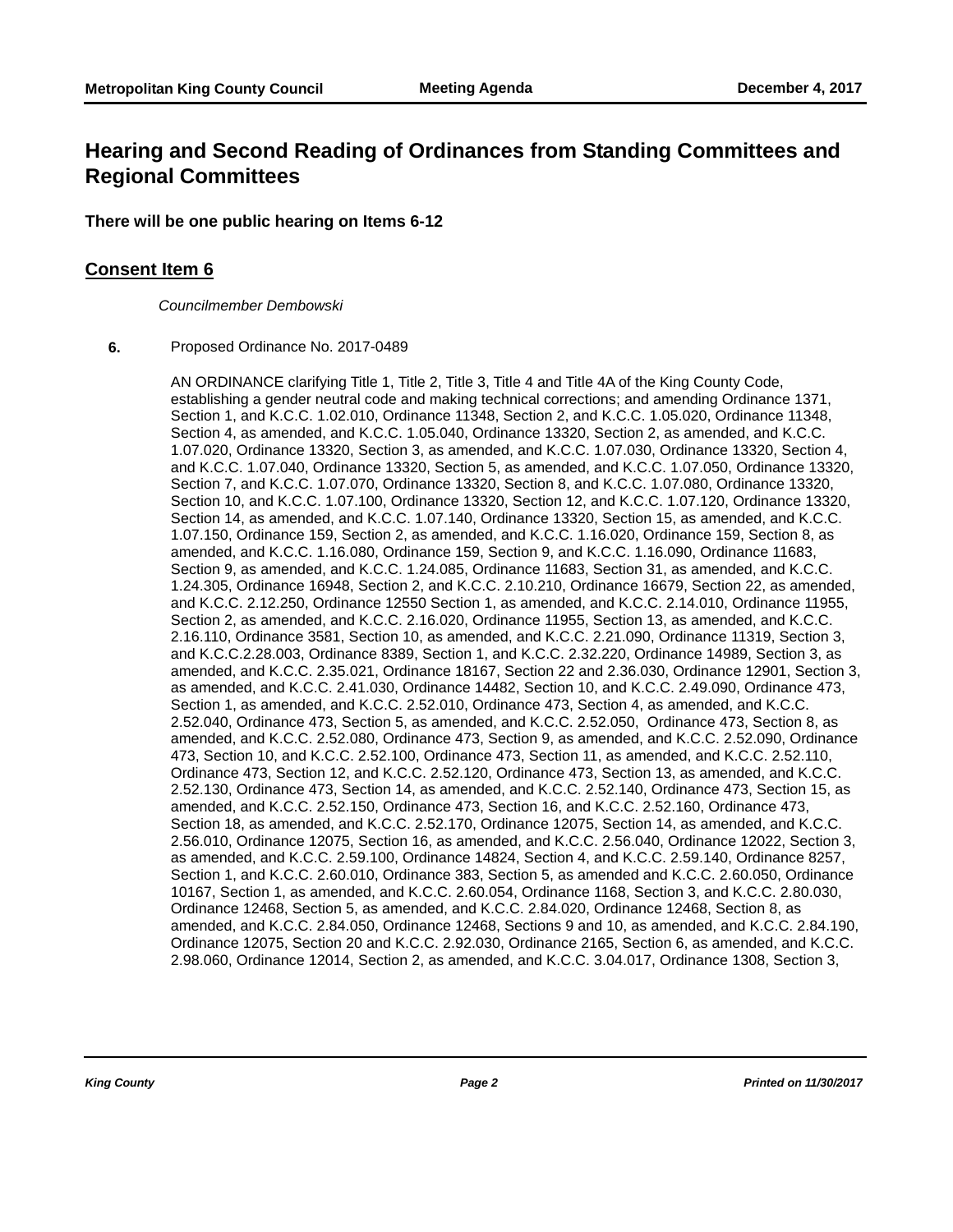as amended, and K.C.C. 3.04.020, Ordinance 12014, Section 3, as amended, and K.C.C. 3.04.030, Ordinance 6144, Section 2, as amended, and K.C.C. 3.04.035, Ordinance 9704, Section 8, as amended, and K.C.C. 3.04.037, Ordinance 1308, Section 5, as amended, and K.C.C. 3.04.040, Ordinance 1308, Section 6, as amended, and K.C.C. 3.04.050, Ordinance 9704, Section 9, as amended, and K.C.C. 3.04.055, Ordinance 9704, Section 10, as amended, and K.C.C. 3.04.057, Ordinance 1308, Section 7, as amended, and K.C.C. 3.04.060, Ordinance 1321, Section 4, as amended, and K.C.C. 3.04.100, Ordinance 12138, Section 4, as amended, and K.C.C. 3.04.120, Ordinance 9704, Section 13, as amended, and K.C.C. 3.04.130, Ordinance 543, Section 4, as amended, and K.C.C. 3.08.040, Ordinance 2647, Section 5, as amended, and K.C.C. 3.10.030, Ordinance 12014, Section 5, as amended, and K.C.C. 3.12.010, Ordinance 12014, Section 9, and K.C.C. 3.12.044, Ordinance 12014, Section 11, and K.C.C. 3.12.060, Ordinance 12014, Section 13, as amended, and K.C.C. 3.12.100, Ordinance 12014, Section 15, as amended, and K.C.C. 3.12.120, Ordinance 12014, Section 34, and K.C.C. 3.12.123, Ordinance 12014, Section 19, as amended, and K.C.C. 3.12.190, Ordinance 12014, Section 21, as amended, and K.C.C. 3.12.220, Ordinance 12014, Section 22, as amended, and K.C.C. 3.12.223, Ordinance 13743, Section 1, as amended, and K.C.C. 3.12.224, Ordinance 12014, Section 23, as amended, and K.C.C. 3.12.230, Ordinance 12077, Section 5, as amended, and K.C.C. 3.12.240, Ordinance 12014, Section 24, and K.C.C. 3.12.247, Ordinance 12014, Section 26, as amended, and K.C.C. 3.12.260, Ordinance 9967, Section 2, as amended, and K.C.C. 3.12.262, Ordinance 12014, Section 27, and K.C.C. 3.12.270, Ordinance 12943, Section 14, as amended, and K.C.C. 3.12A.020, Ordinance 12943, Section 17, and K.C.C. 3.12A.050, Ordinance 16339, Section 20, as amended, and K.C.C. 3.12F.040, Ordinance 12014, Section 50, as amended, and K.C.C. 3.15.020, Ordinance 9206, Section 7, as amended, and K.C.C. 3.24.070, Ordinance 15648, Section 2, as amended, and K.C.C. 3.32.006, Ordinance 11687, Section 2, as amended, and K.C.C. 3.42.020, Ordinance 11687, Section 4, as amended, and K.C.C. 3.42.030, Ordinance 11687, Section 5, as amended, and K.C.C. 3.42.040, Ordinance 11687, Section 6, as amended, and K.C.C. 3.42.050, Ordinance 16580, Section 6, and K.C.C. 3.42.055, Ordinance 16580, Section 7, and K.C.C. 3.42.057, Ordinance 11687, Section 7, as amended, and K.C.C. 3.42.060, Ordinance 16580, Section 9, and K.C.C. 3.42.070, Ordinance 12413, Section 5, and K.C.C. 3.46.050, Ordinance 12413, Section 8, and K.C.C. 3.46.080, Ordinance 7112, Section 6, as amended, and K.C.C. 4.10.060, Ordinance 7112, Section 9, as amended, and K.C.C. 4.10.090, Ordinance 12076, Section 37, as amended, and K.C.C. 4.10.120, Ordinance 12045, Section 20, as amended, and K.C.C. 4.56.035, Ordinance 12045, Section 16, as amended, and K.C.C. 4.56.170, Ordinance 17293, Section 45, and K.C.C. 4A.10.235, Ordinance 17929, Section 20, as amended, and K.C.C. 4A.100.070, Ordinance 12076, Section 4, as amended, and K.C.C. 4A.110.010 and Ordinance 18203, Section 1 and K.C.C. 4A.200.148.

*Sponsors:* Ms. Balducci, Ms. Kohl-Welles and Ms. Lambert

*On 11/20/2017, the Metropolitan King County Council Introduced and Referred to Committee of the Whole. On 11/29/2017, the Committee of the Whole Recommended Do Pass Consent.*

**Public Hearing Required on Consent Item 6**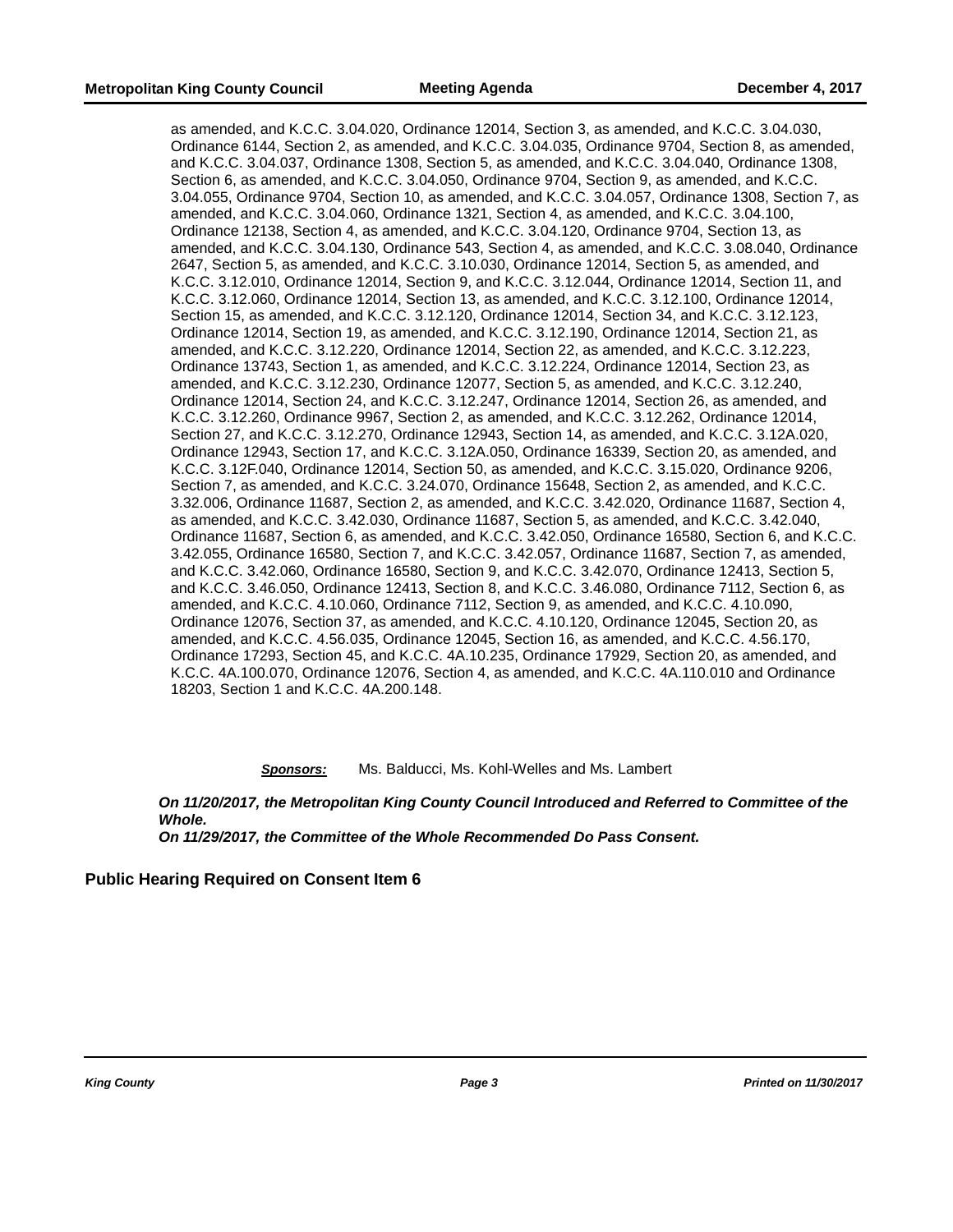### **Budget and Fiscal Management**

#### *Councilmember Upthegrove*

**7.** Proposed Substitute Ordinance No. 2017-0421.2

AN ORDINANCE relating to school impact fees; adopting the capital facilities plans of the Tahoma, Federal Way, Riverview, Issaquah, Snoqualmie Valley, Highline, Lake Washington, Kent, Northshore, Enumclaw, Fife, Auburn and Renton school districts as subelements of the capital facilities element of the King County Comprehensive Plan for purposes of implementing the school impact fee program; establishing school impact fees to be collected by King County on behalf of the districts; and amending Ordinance 10122, Section 3, as amended, Ordinance 10470, Section 2, as amended, Ordinance 10472, Section 2, as amended, Ordinance 10633, Section 2, as amended, Ordinance 10722, Section 2, as amended, Ordinance 10722, Section 3, as amended, Ordinance 10790, Section 2, as amended, Ordinance 10982, Section 2, as amended, Ordinance 12063, Section 11, as amended, Ordinance 12532, Section 12, as amended, Ordinance 13338, Section 13, as amended, Ordinance 17220, Section 14, as amended, and Ordinance 10122, Section 2, as amended, and K.C.C. 27.44.010.

#### *Sponsors:* Mr. Upthegrove

*On 10/23/2017, the Metropolitan King County Council Introduced and Referred to Budget and Fiscal Management Committee.* 

*On 11/8/2017, the Budget and Fiscal Management Committee Passed Out of Committee Without a Recommendation.*

### **Public Hearing Required**

**8.** Proposed Substitute Ordinance No. 2017-0426.2

AN ORDINANCE relating to a capital improvement project; making a supplemental appropriation of \$3,779,225 to the building repair and replacement fund; and amending the 2017-2018 Biennial Budget Ordinance, Ordinance 18409, Section 132, as amended, and Ordinance 18409, Attachment A, as amended.

*Sponsors:* Ms. Kohl-Welles

*On 11/13/2017, the Metropolitan King County Council Introduced and Referred to Budget and Fiscal Management Committee.* 

*On 11/21/2017, the Budget and Fiscal Management Committee Passed Out of Committee Without a Recommendation.* 

*On 11/27/2017, the Metropolitan King County Council Deferred. On 11/27/2017, the Metropolitan King County Council Hearing Held.*

**Public Hearing Required**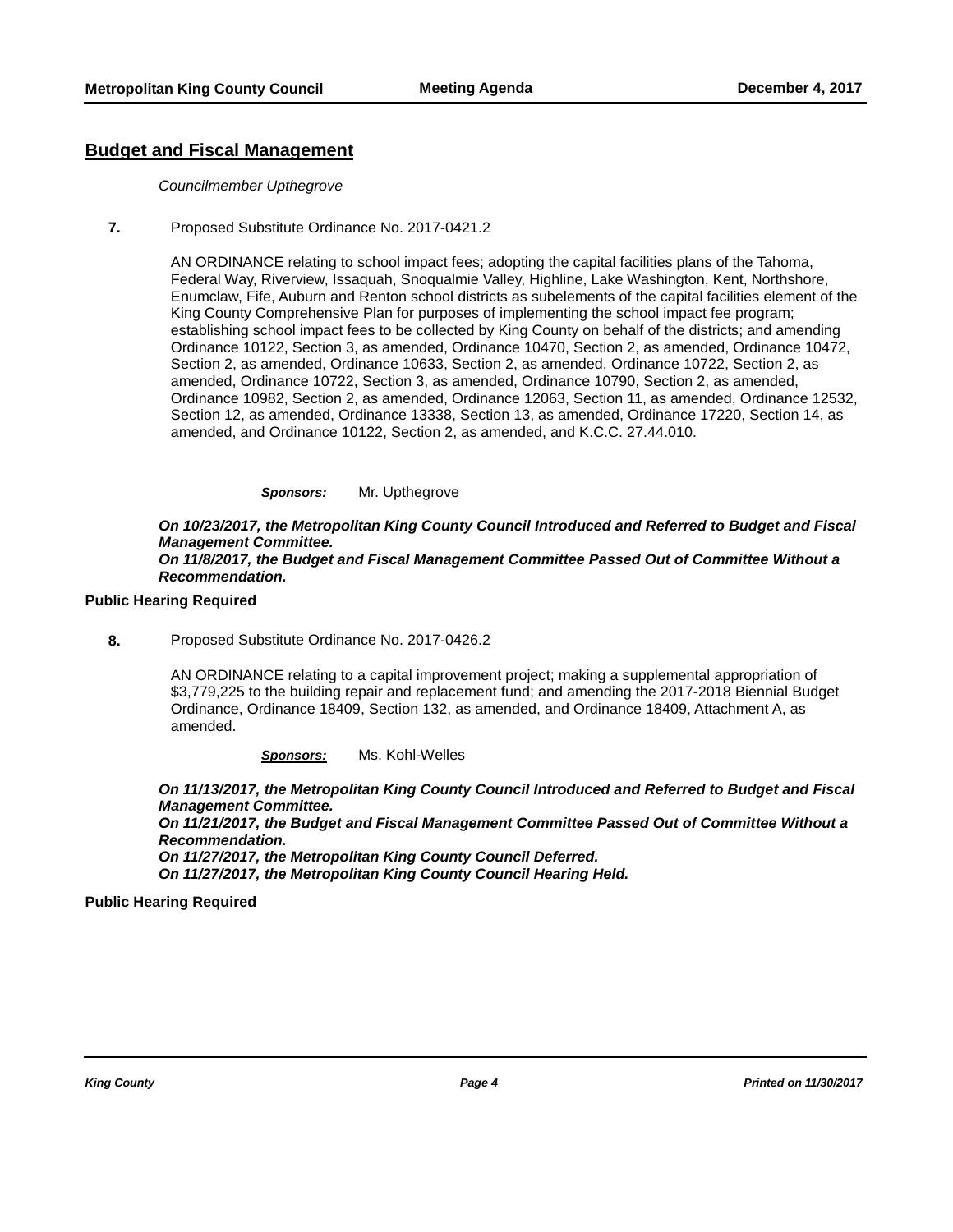#### **9.** Proposed Ordinance No. 2017-0427

AN ORDINANCE authorizing the execution of a new lease to support the operation of the department of executive services.

*Sponsors:* Ms. Kohl-Welles

*On 11/13/2017, the Metropolitan King County Council Introduced and Referred to Budget and Fiscal Management Committee. On 11/21/2017, the Budget and Fiscal Management Committee Passed Out of Committee Without a Recommendation. On 11/27/2017, the Metropolitan King County Council Hearing Held. On 11/27/2017, the Metropolitan King County Council Deferred.*

### **Public Hearing Required**

**10.** Proposed Substitute Ordinance No. 2017-0479.2

AN ORDINANCE relating to the 2018 King County 10-Step Hourly Squared Schedule, 2018 King County 10-Step Annual/FLSA-Exempt Squared Schedule, 2018 King County Standardized Hourly Salary Schedule, 2018 King County Standardized Annual/FLSA-Exempt Salary Schedule, and the annual general wage increase for nonrepresented King County employees as stipulated in K.C.C. 3.12.130 and K.C.C. 3.12.140.

*Sponsors:* Mr. Upthegrove

*On 11/20/2017, the Metropolitan King County Council Introduced and Referred to Budget and Fiscal Management Committee.* 

*On 11/21/2017, the Budget and Fiscal Management Committee Recommended Do Pass Substitute.* **Public Hearing Required**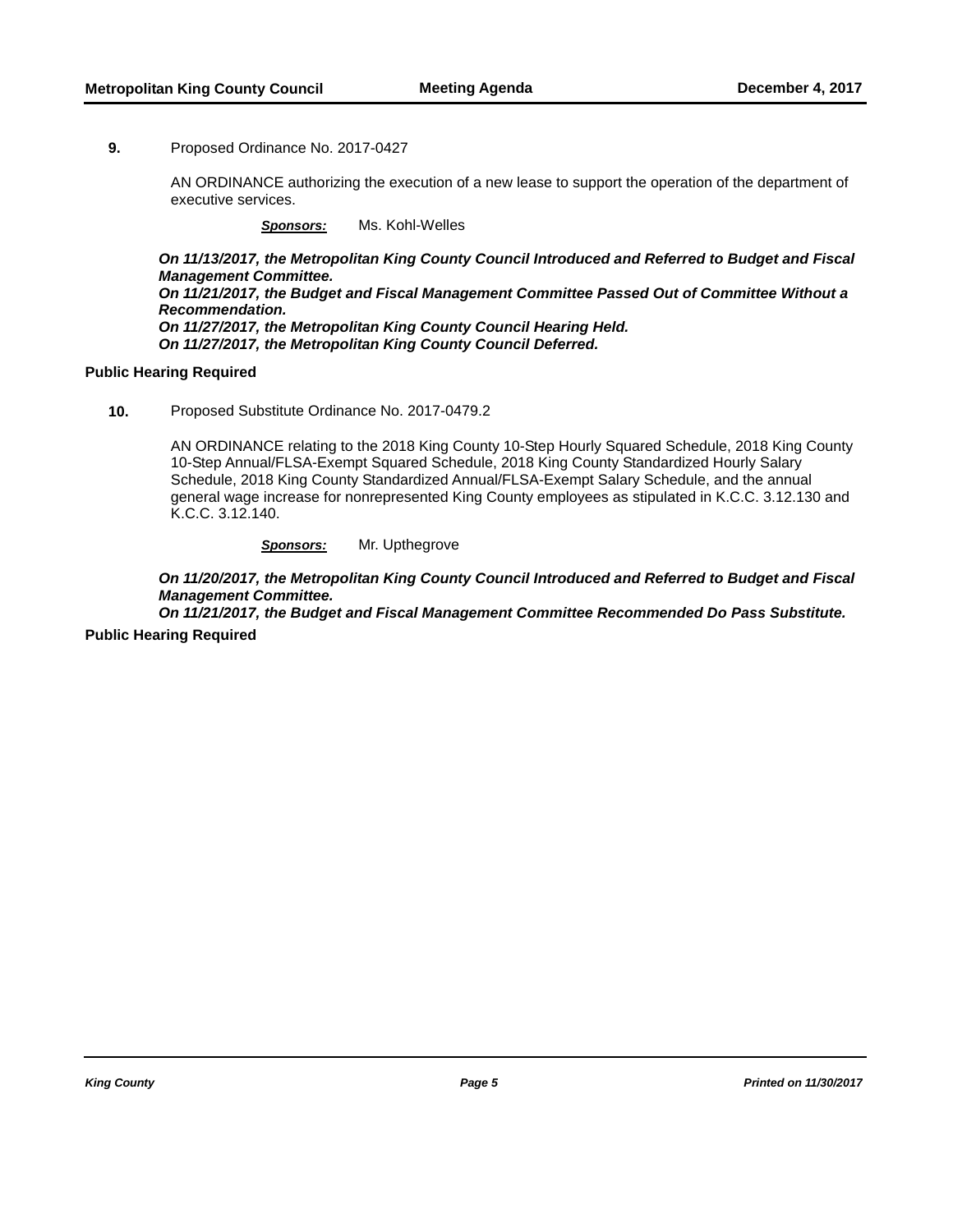### **Committee of the Whole**

#### *Councilmember Balducci*

**11.** Proposed Substitute Ordinance No. 2017-0490.2

AN ORDINANCE relating to paid sick leave; amending Ordinance 12014, Section 5, as amended, and K.C.C. 3.12.010, Ordinance 12014, Section 7, as amended, and K.C.C. 3.12.040, Ordinance 12077, Section 3, as amended, and K.C.C. 3.12.125, Ordinance 12014, Section 36, as amended, and K.C.C. 3.12.188, Ordinance 12014, Section 19, as amended, and K.C.C. 3.12.190, Ordinance 12077, Section 4, as amended, and K.C.C. 3.12.200, Ordinance 4324, Section 27, as amended, and K.C.C. 3.12.210, Ordinance 12014, Section 20, as amended, and K.C.C. 3.12.215, Ordinance 18408, Section 2, and K.C.C. 3.12.219, Ordinance 12014, Section 21, as amended, and K.C.C. 3.12.220, Ordinance 12014, Section 22, as amended, and K.C.C. 3.12.223, Ordinance 13743, Section 1, as amended, and K.C.C. 3.12.224, Ordinance 7956, Section 6, as amended, and K.C.C. 3.12.225, Ordinance 12014, Section 23, as amended, and K.C.C. 3.12.230, Ordinance 12077, Section 5, as amended, and K.C.C. 3.12.240, Ordinance 12014, Section 25, as amended, and K.C.C. 3.12.250, Ordinance 12014, Section 26, as amended, and K.C.C. 3.12.260 and Ordinance 9967, Section 2, as amended, and K.C.C. 3.12.262.

*Sponsors:* Ms. Balducci and Ms. Kohl-Welles

*On 11/27/2017, the Metropolitan King County Council Introduced and Referred to Committee of the Whole.* 

*On 11/29/2017, the Committee of the Whole Recommended Do Pass Substitute.*

#### **Public Hearing Required**

#### **Transportation, Economy and Environment**

*Councilmember Dembowski*

**12.** Proposed Substitute Ordinance No. 2017-0317.2

AN ORDINANCE relating to comprehensive planning and zoning; adopting the Vashon-Maury Island Community Service Area Subarea Plan; amending Ordinance 17842, Section 3, as amended, and K.C.C. 20.12.017, Ordinance 12061, Section 4, and K.C.C. 20.12.325 and Ordinance 13147, Section 19, and K.C.C. 20.18.030, adding a new section to K.C.C. chapter 21A.38 and repealing Ordinance 12395.

| <b>Sponsors:</b> | Mr. McDermott |
|------------------|---------------|
|------------------|---------------|

*On 8/14/2017, the Metropolitan King County Council Introduced and Referred to Transportation, Economy and Environment Committee. On 9/19/2017, the Transportation, Economy and Environment Committee Deferred. On 10/4/2017, the Transportation, Economy and Environment Committee Deferred. On 10/17/2017, the Transportation, Economy and Environment Committee Recommended Do Pass Substitute.*

### **Public Hearing Required**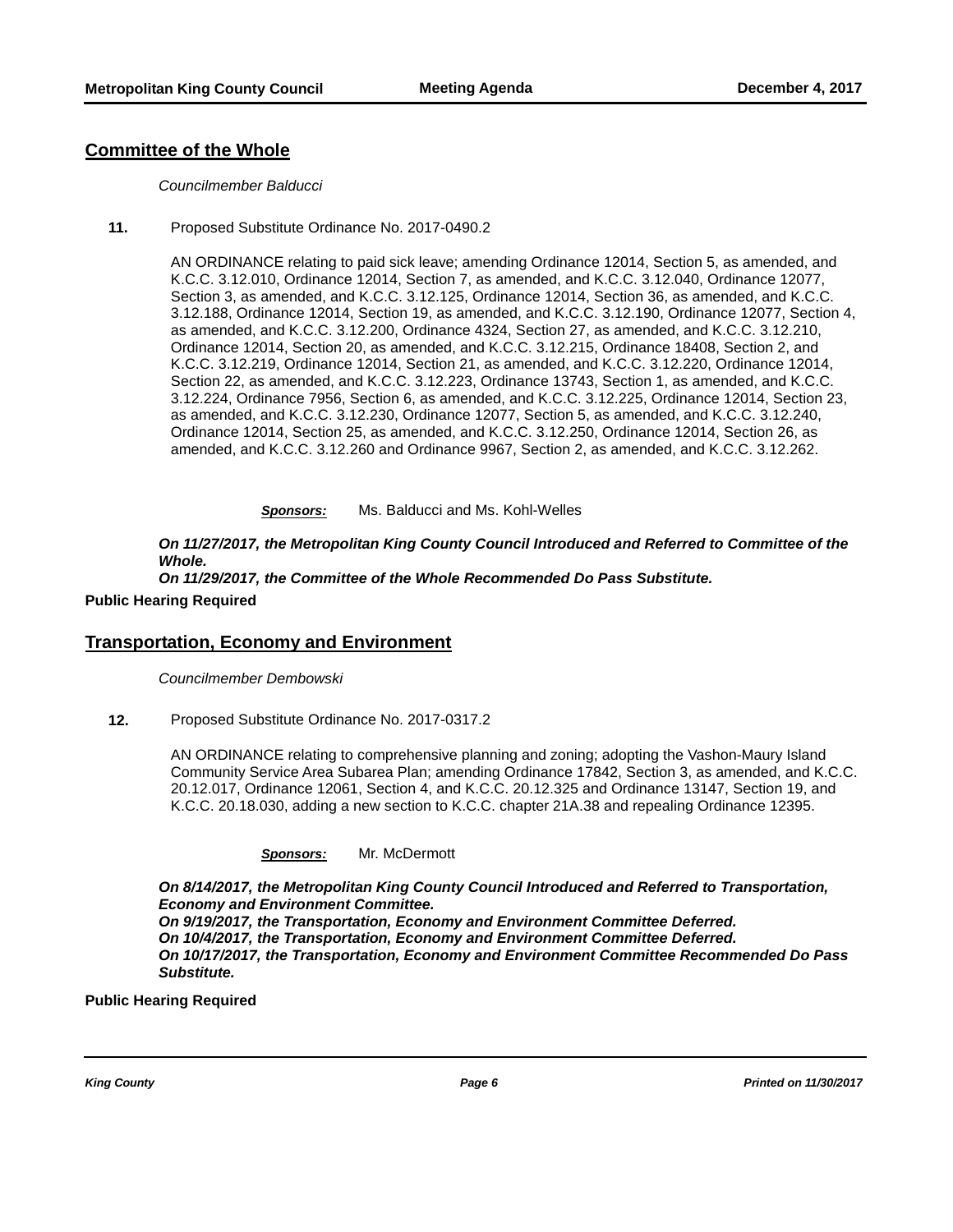## **Motions, from Standing Committees and Regional Committees, for Council Action**

### **Consent Items 13-14**

*Councilmember Dembowski*

**13.** Proposed Motion No. 2017-0410

A MOTION confirming the executive's appointment of Aaron DeCollibus, who resides in council district two, to the King County board of appeals and equalization.

*Sponsors:* Mr. Gossett

*On 11/27/2017, the Metropolitan King County Council Introduced and Referred to Government Accountability and Oversight Committee. On 11/28/2017, the Government Accountability and Oversight Committee Recommended Do Pass Consent.*

**14.** Proposed Motion No. 2017-0411

A MOTION confirming the executive's appointment of Elaine Ko, who resides in council district eight, to the King County board of appeals and equalization.

*Sponsors:* Mr. McDermott

*On 11/27/2017, the Metropolitan King County Council Introduced and Referred to Government Accountability and Oversight Committee.* 

*On 11/28/2017, the Government Accountability and Oversight Committee Recommended Do Pass Consent.*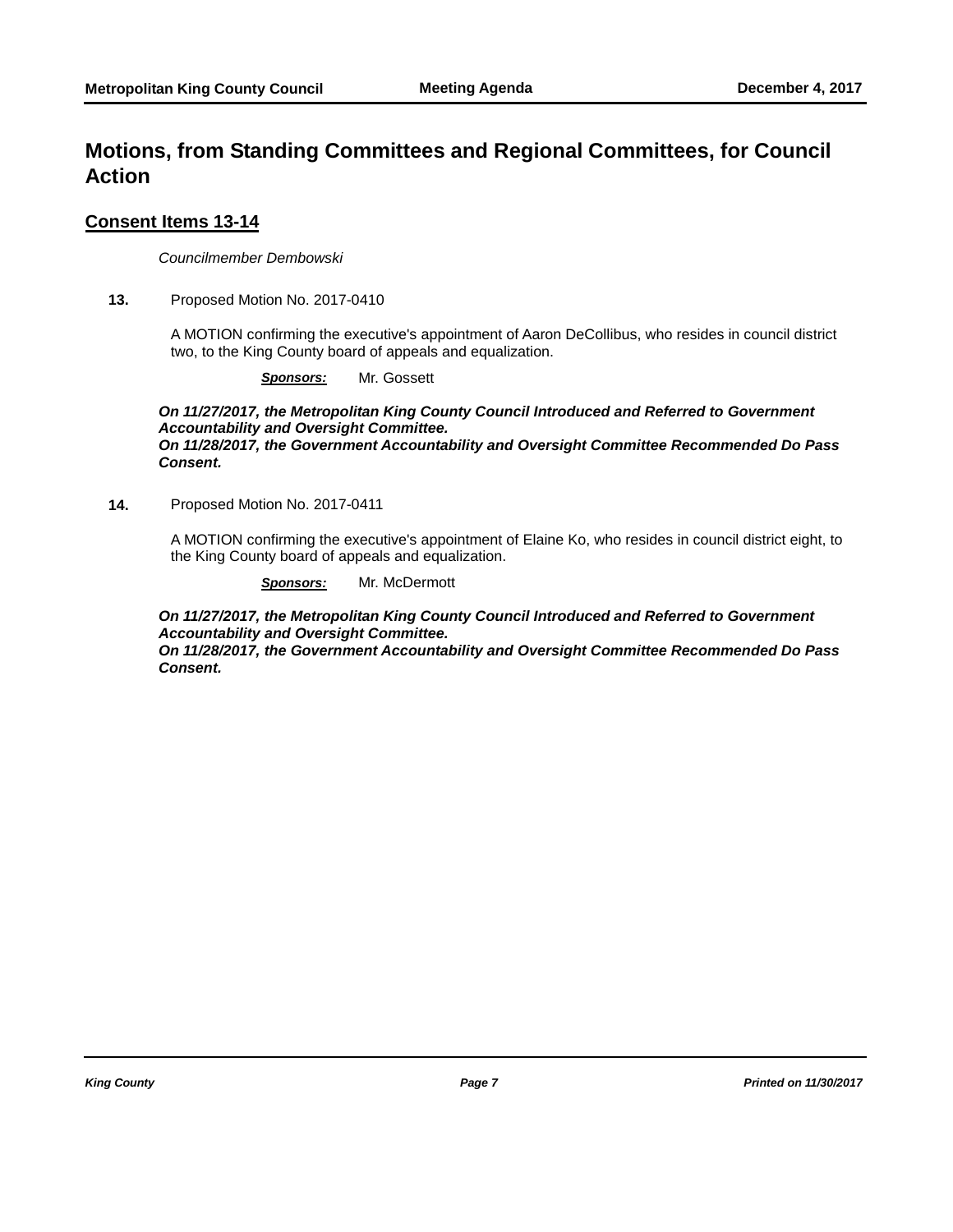### **Committee of the Whole**

*Councilmember Balducci*

**15.** Proposed Substitute Motion No. 2017-0483.2

A MOTION establishing the King County 2018 State Legislative Agenda.

*Sponsors:* Mr. McDermott

*On 11/13/2017, the Metropolitan King County Council Introduced and Referred to Committee of the Whole. On 11/29/2017, the Committee of the Whole Recommended Do Pass Substitute.*

## **First Reading of and Action on Motions Without Referral to Committee**

**16.** Proposed Motion No. 2017-0494

A MOTION of the county council approving a purchase contract for the county's Sewer Refunding Revenue Bonds, 2017, in the aggregate principal amount of \$\_\_\_\_\_\_\_\_\_\_, establishing certain terms of such bonds, and approving a plan of refunding from proceeds of such bonds, all in accordance with Ordinance 18587.

*Sponsors:* Mr. Upthegrove

### **SUBJECT TO A MOTION TO SUSPEND THE RULES TO TAKE ACTION WITHOUT REFERRAL TO COMMITTEE PURSUANT TO K.C.C. 1.24.085**

## **Employment Committee Consent Agenda - Item 17**

*Councilmember Dunn*

**17. Pro Tem authorization for the Hearing Examiner's Office.**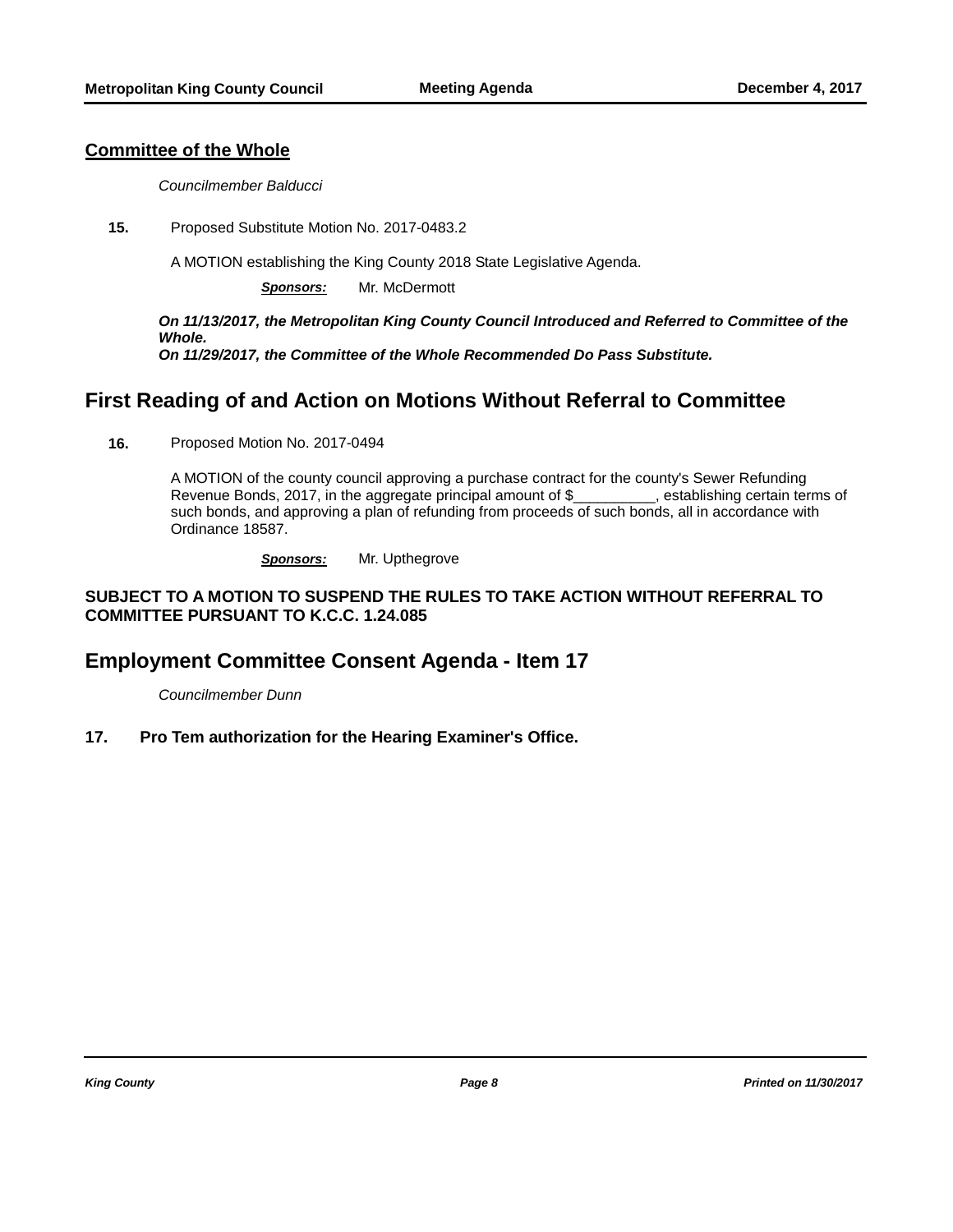## **First Reading and Referral of Ordinances**

**18.** Proposed Ordinance No. 2017-0452

AN ORDINANCE authorizing the establishment and implementation of the fund to reduce energy demand for cities program.

*Sponsors:* Mr. Upthegrove

### *First Reading and Referral to the Budget and Fiscal Management Committee*

**19.** Proposed Ordinance No. 2017-0491

AN ORDINANCE authorizing the county executive to sign a twenty-five year lease agreement enabling the Puget Sound Emergency Radio Network project to occupy and use the city of Kent's Cambridge site.

*Sponsors:* Mr. Upthegrove

*First Reading and Referral to the Budget and Fiscal Management Committee*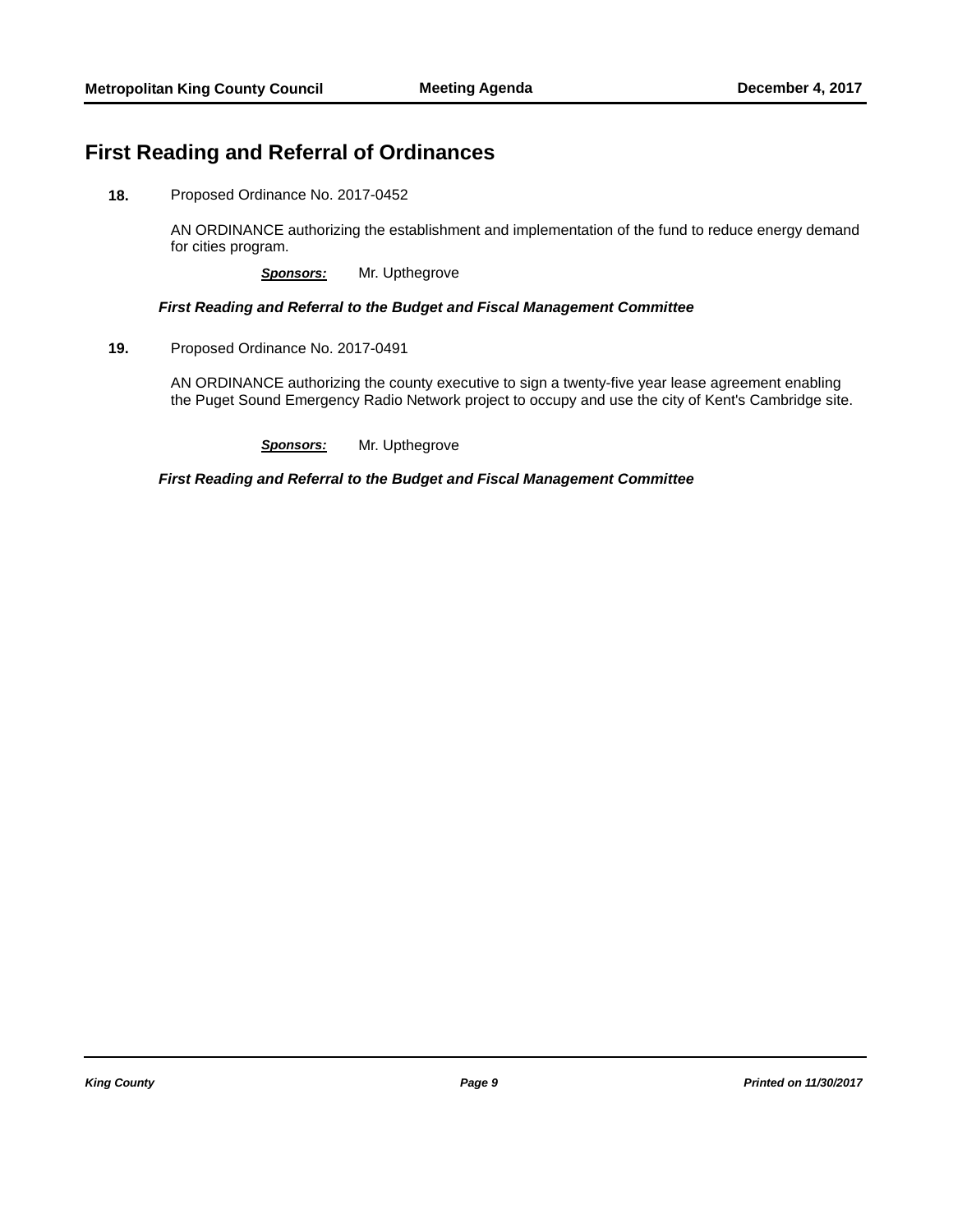#### **20.** Proposed Ordinance No. 2017-0501

AN ORDINANCE relating to county reports and making technical corrections; amending Ordinance 13320, Section 13, as amended, and K.C.C. 1.07.130, Ordinance 13320, Section 14, as amended, and K.C.C. 1.07.140, Ordinance 16679, Section 27, as amended, and K.C.C. 2.12.300, Ordinance 12550, Section 2, as amended, and K.C.C. 2.14.020, Ordinance 17706, Section 2, as amended, and K.C.C. 2.15.020, Ordinance 12075, Section 3, as amended, and K.C.C. 2.16.025, Ordinance 14199, Section 11, as amended, and K.C.C. 2.16.035, Ordinance 10563, Section 2, as amended, and K.C.C. 2.42.080, Ordinance 6818, Section 10, as amended, and K.C.C. 2.42.090, Ordinance 144482, Section 17, and K.C.C. 2.49.160, Ordinance 473, Section 15, as amended, and K.C.C. 2.52.150, Ordinance 12022, Section 4, as amended, and K.C.C. 2.59.110, Ordinance 18217, Section 2, and K.C.C. 2A.300.510, Ordinance 174 (part), as amended, and K.C.C. 3.08.110, Ordinance 12014, Section 18, as amended, and K.C.C. 3.12.180, Ordinance 12014, Section 29, and K.C.C. 3.12.290, Ordinance 12014, Section 50, as amended, and K.C.C. 3.15.020, Ordinance 14233, Section 5, as amended, and K.C.C. 3.15.120, Ordinance 14233, Section 7, as amended, and K.C.C. 3.15.140, Ordinance 12014, Section 55, as amended, and K.C.C. 3.16.050, Ordinance 14287, Section 5, and K.C.C. 3.16.055, Ordinance 17909, Section 11, and K.C.C. 3.18.080, Ordinance 12045, Section 20, as amended, and K.C.C. 4.56.035, Ordinance 620, Section 4 (part), as amended, and K.C.C. 4A.100.100, Ordinance 15949, Section 3, as amended, and K.C.C. 4A.500.309, Ordinance 17422, Section 3, and K.C.C. 4A.700.750, Ordinance 14214, Section 6, as amended, and K.C.C. 9.14.050, Ordinance 7786, Section 7, as amended, and K.C.C. 10.14.080, Ordinance 7737, Section 2, as amended, and K.C.C. 10.24.020, Ordinance 12809, Section 1, as amended, and K.C.C. 20.14.070, Ordinance 11502, Section 19, as amended, and K.C.C. 20.22.310, Ordinance 15051, Section 140, as amended, and K.C.C. 21A.24.061, Ordinance 15051, Section 151, as amended, and K.C.C. 21A.24.133, Ordinance 11621, Section 90, as amended, and K.C.C. 21A.28.154, Ordinance 11621, Section 91, and K.C.C. 21A.28.156, Ordinance 11962, Section 11, and K.C.C. 28.94.070, Ordinance 12643, Section 23, as amended, and K.C.C. 28.94.265 and Ordinance 16770, Section 4, and K.C.C. 28.96.220 and repealing Ordinance 12671, Section 2, and K.C.C. 2.29.010, Ordinance 15327, Section 5, as amended, and K.C.C. 2.43.025, Ordinance 13720, Section 2, and K.C.C. 2.45.010, Ordinance 13720, Section 3, and K.C.C. 2.45.020, Ordinance 13720, Section 4, as amended, and K.C.C. 2.45.030, Ordinance 13720, Section 5, and K.C.C. 2.45.040, Ordinance 13720, Section 6, and K.C.C. 2.45.050, Ordinance 12468, Section 9, as amended, and K.C.C. 2.84.190, Ordinance 12138, Section 23, as amended, and K.C.C. 2.93.200, Ordinance 12014, Section 38, as amended, and K.C.C. 3.13.015, Ordinance 12014, Section 39, as amended, and K.C.C. 3.13.020, Ordinance 12014, Section 40, and K.C.C. 3.13.030, Ordinance 12014, Section 41, and K.C.C. 3.13.040, Ordinance 12014, Section 42, and K.C.C. 3.13.045, Ordinance 12014, Section 43, and K.C.C. 3.13.055, Ordinance 12014, Section 44, and K.C.C. 3.13.060, Ordinance 16580, Section 9, and K.C.C. 3.42.070, Ordinance 13923, Section 6, and K.C.C. 4A.601.040, Ordinance 14509, Section 11, and K.C.C. 7.08.090, Ordinance 10187, Section 12, and K.C.C. 9.08.125, Ordinance 14214, Section 7, and K.C.C. 9.14.060, Ordinance 10423, Section 22, as amended, and K.C.C. 11.04.550, Ordinance 14259, Section 14, as amended, and K.C.C. 21A.14.410 and Ordinance 10870, Section 509, and K.C.C. 21A.26.200.

*Sponsors:* Ms. Balducci *First Reading and Referral to the Committee of the Whole*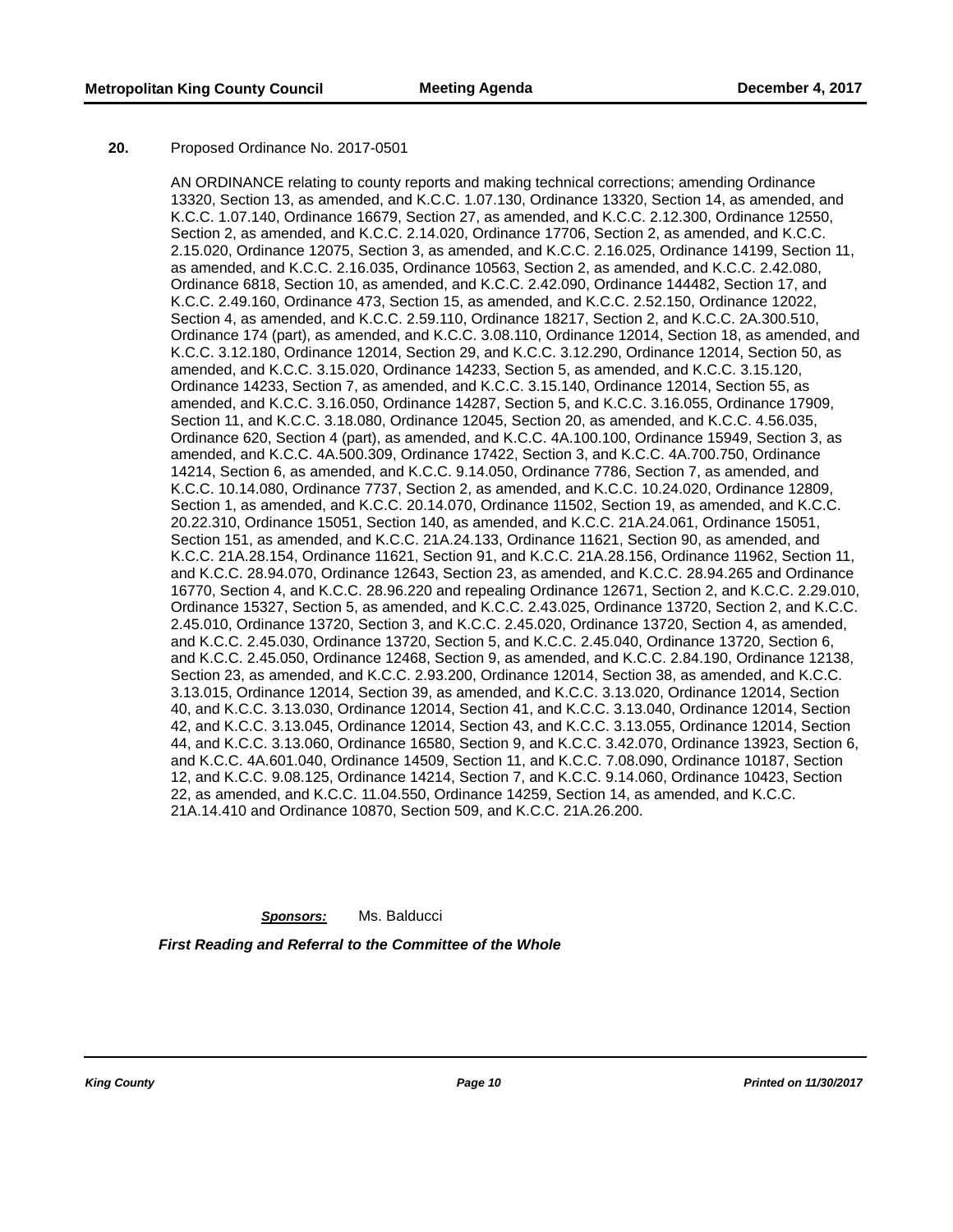**21.** Proposed Ordinance No. 2017-0502

AN ORDINANCE approving and adopting the memorandum of agreement regarding "Direct Full-Time Operator hiring and resolution of retroactive pay dispute" negotiated by and between King County and Amalgamated Transit Union, Local 587 (Department of Transportation - Transit) representing employees in the department of transportation; and establishing the effective date of the agreement.

*Sponsors:* Mr. Dembowski

*First Reading and Referral to the Transportation, Economy and Environment Committee*

## **First Reading and Referral of Motions**

**22.** Proposed Motion No. 2017-0499

A MOTION providing guidance on the establishment of a Metro transit department.

*Sponsors:* Mr. Dembowski, Mr. Upthegrove and Ms. Balducci

*First Reading and Referral to the Transportation, Economy and Environment Committee*

**23.** Proposed Motion No. 2017-0500

A MOTION rescinding Motion 11154.

*Sponsors:* Ms. Balducci

*First Reading and Referral to the Committee of the Whole*

### **24. Reports on Special and Outside Committees**

## **Other Business**

## **Adjournment**